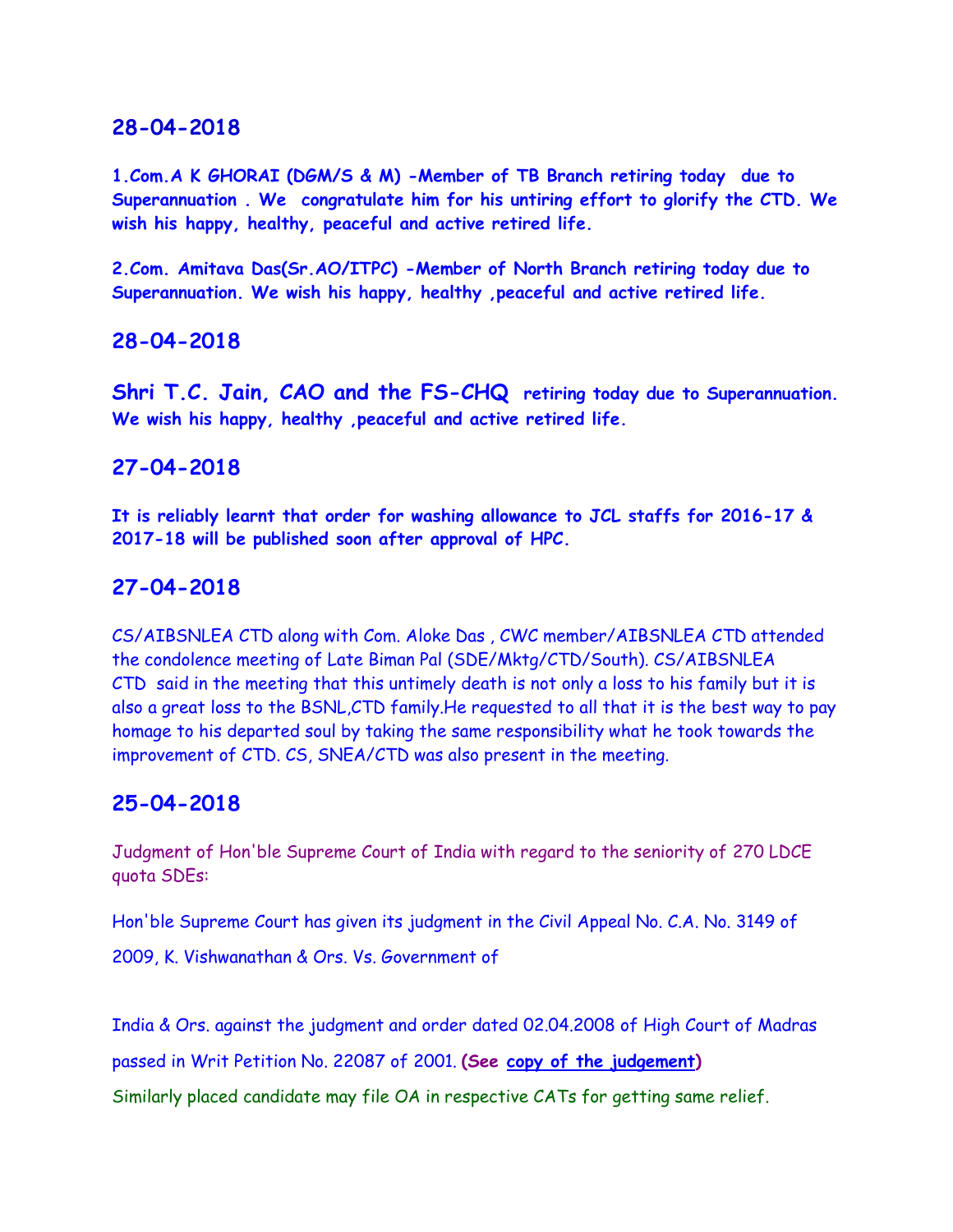CS&OS(E) visited GM(HR) and DGM(HR) and discussed about the problem of North branch and a method solution has been devised on 24-04-2018.

Today it is learnt from reliable sources that Medica has been approved for indoor treatment as per CGHS rate on cash basis. Order will be issued soon.

### **25-04-2018**

Hon'ble CAT Chandigarh decision on catch up Rule:

Hon'ble CAT Bench Chandigarh in an OA No. 060/00440/2018 delivered its judgment on 17.04.2018 disposed of the OA with the direction to the competent authority amongst the respondents to consider and decide the indicated representations, keeping in view the ratio of law laid down by Hon'ble Apex Court in case of B.K. Pavitra & Ors. versus Union of India & Ors. [2017] 4 SCC 620, by passing a speaking & reasoned order and in accordance with law, before making any promotion to the post of CAO.

[<<<<Click here for operative portion of the order >>>>](http://www.aibsnleachq.in/IMG-20180424-WA0039.jpg)

### **25-04-2018**

Extension of without voucher facility to retired employees:

AIBSNLEA and AIRBSNLEWA's consistent efforts yielded results in getting released the order for extension of without voucher facility to retired employees and head of circles have been directed to release two instalments for the 3rd and 4th quarters.

[<<<<Click here for letter>>>>](http://www.aibsnleachq.in/MRS_180425.jpg)

### **25-04-2018**

GS writes:

**1. Shri Anupam Shrivastava, CMD, BSNL regarding our concern on reduction in the eligibility criterion for the Out Door medical treatments - amendments in the BSNL MRS facility.**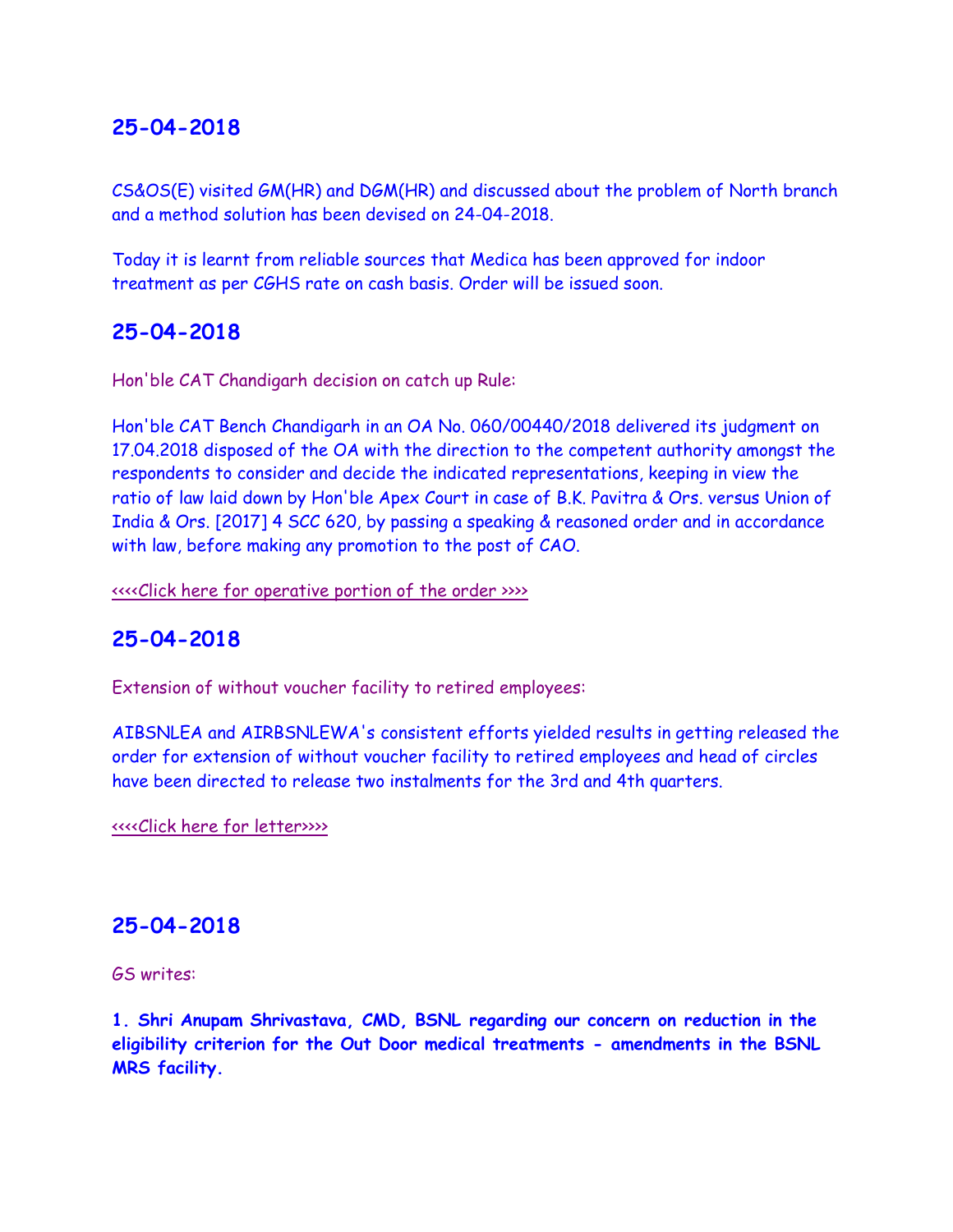Meeting with the representatives of Union/Association to discuss their suggestions on curtailment of wasteful expenditure in BSNL.

BSNL Corporate Office has called a meeting with the representatives of the major Union/Association to discuss their suggestions on curtailment of wasteful expenditure in BSNL on the Wednesday, the 9th May 2018 at 15.00 Hrs.

All the CHQ Office Bearers/Circle/District Secretaries are requested to give their feedback/suggestions in this regard to the CHQ at the earliest so that these may be submitted and discussed in the meeting.

### **24-04-2018**

**Decisions of the meeting of the All Unions and Associations of BSNL, held on 24.04.2018:**

A meeting of the All Unions and Associations of BSNL (AUAB) was held today the 24.04.2018. Com. Chandeswar Singh, GS, NFTE, presided over. Representatives of BSNLEU, NFTE, SNEA, AIBSNLEA, FNTO, BSNL MS, BSNL ATM and BSNL OA, participated.

The meeting reviewed the March to Raj Bhawan programme, that was held on 19.04.2018. It is noted that, the programme could not be conducted in many circles, due to denial of permission for the same. The meeting also reviewed the progress in the Pay Revision issue. After detailed discussion, the following decisions are taken:-

**(1)** It is decided that street corner meetings are to be conducted throughout the country, from 07th to 11th May, 2018, against formation of the Subsidiary Tower Company and against the anti-BSNL policies of the government.

**(2)** It is decided that on the last day of the above campaign, that is on 11th May, 2018, massive demonstrations are to be conducted throughout the country, and fax messages are to be given to the Prime Minister against formation of the Subsidiary Tower Company.

**(3)** On the issue of wage revision, it is noted that the DPE has replied to the DoT, stating that the pay revision issue could be taken for the approval of the Cabinet. In this regard it is decided that, immediate meetings should be sought with the Hon'ble Minister of State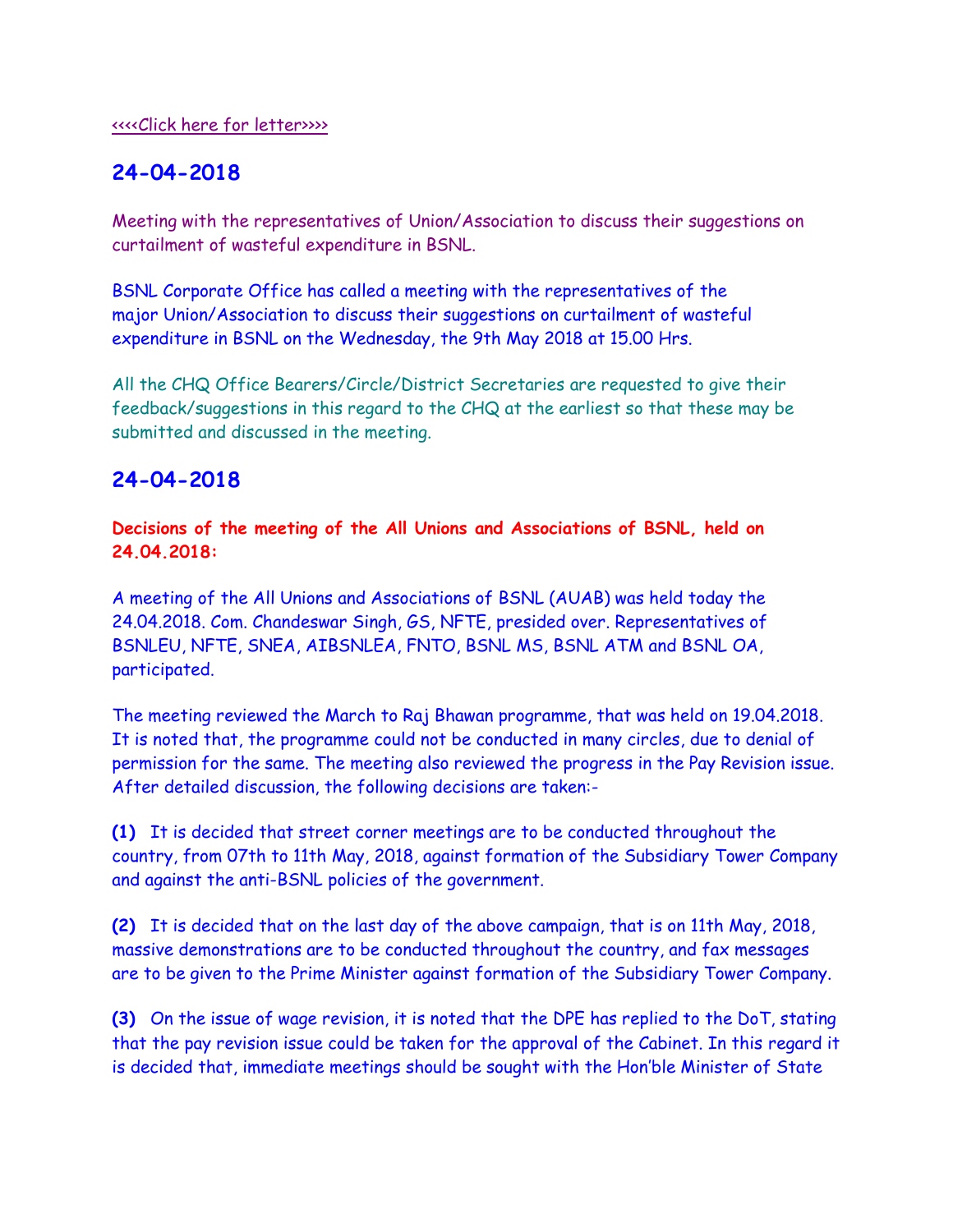for Communications and the Secretary, DoT, to discuss the issues of wage revision, pension revision and pension contribution.

**(4)** As regards holding a National Convention against formation of the Subsidiary Tower Company, the last meeting decided that the same could be held on  $09<sup>th</sup>$  or  $10<sup>th</sup>$  May, 2018. The issue was discussed in today's meeting. In view of the campaign programme to be conducted against formation of Subsidiary Tower Company from  $07<sup>th</sup>$  to  $11<sup>th</sup>$  May, 2018, it is decided to defer the date of this Convention. The exact date of holding the convention will be decided in the next meeting of the AUAB.

The next meeting of the AUAB will be held at 11:30 hrs on  $08<sup>th</sup>$  May, 2018, in AIBSNLEA's office at Eastern Court.

#### [<<<<Click here for the Circular >>>>](http://www.aibsnleachq.in/AUAB%20circular.pdf)

### **24-04-2018**

Meeting with CMD BSNL: GS, President AGS (HQ), AGS (Finance) met CMD BSNL and discussed regarding.

a) Diversion of SAG / HAG level posts of Telecom Wing from BSNL to DoT. We expressed our serious concern against diversion of SAG & HAG level posts of Telecom Wing of BSNL which are being diverted to DoT as per the judgment of Hon'ble CAT Hyderabad and Hon'ble High Court Hyderabad. CMD BSNL assured to look into the matter.

b) Implementation of 3rd PRC in BSNL. We requested CMD BSNL to use his good office in DoT for the implementation of 3rd PRC in BSNL with 15% fitment benefits. CMD BSNL assured to discuss the matter with Hon'ble MOSC&IT & Secretary (T) for early sending the cabinet note to Union Cabinet to get relaxed the affordability clause of 3rd PRC as suggested by DPE.

c) Implementation of Hon'ble Supreme Court Judgement on TES Group-B officers seniority. We requested CMD BSNL for early implementation of Hon'ble Supreme Court judgement on TES Group-B officers seniority CMD BSNL assured to discuss the matter with Dir(HR) for an early action in this regard.

d) ) Holding of CPCs to fill up the vacant Group-B and Group-A equivalent posts. We requested CMD BSNL to direct the Pers. Cell for conduction of the CPCs to fill up the vacant Group-B & Group-A posts. CMD BSNL mentioned that he has already directed GM(Pers) to process the CPCs and if required the proposal may be put up to BSNL MC for consideration.

e) Medical reimbursement to BSNL pensioners and no reduction in no. of days. We requested CMD BSNL for issuing necessary order for the reimbursement of medical bills through cash ot voucher to BSNL pensioners and requested not to reduce the no. of days from 23 to 15 it will put BSNL employees and pensioners in hardship. CMD BSNL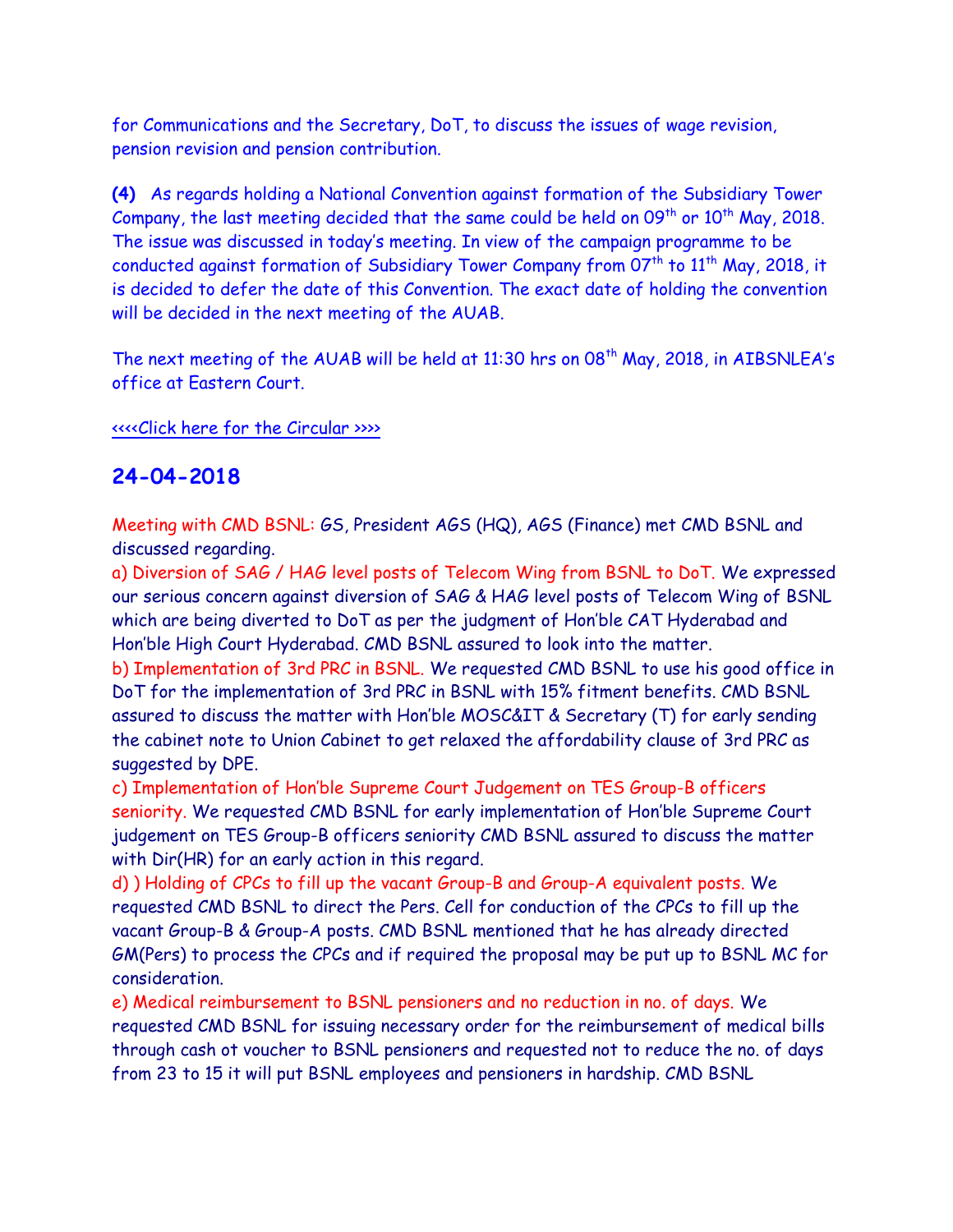mentioned that Dir (HR) is already cease with this issue and shortly necessary orders will be issued.

# **21-04-2018**

Our young & energetic colleague **Sri Biman Pal SDE/Mkt/South** passed away suddenly due to a road accident on 19-04-2018.

This is a great loss to the BSNL/CTD family.We extend our deepest condolence to the bereaved family and pray that the departed soul may rest in peace.On behalf of AIBSNLEA/CTD DGM(F) Com. Santosh Halder paid homage to Sri Biman Pal on 20-04- 2018 & Circle Secy. Com.Subhasis Mitra attended the last rite at KEORATALA Creamatorium.

## **20-04-2018**

#### **Inauguration of AIBSNLEA CHQ Office in BSNL Corporate Office:**

Today morning at 11.30 Hrs, Smt. Sujata Ray, Director (HR), BSNL Board inaugurated the AIBSNLEA CHQ Office at Room No. 19, IR Hall, Eastern Court, BSNL Corporate Office, New Delhi amidst rituals. GM (SR) and OSD to Director (HR) were present as the Guests of Honour. Besides these, General Secretaries and Presidents of sister Unions and Associations also attended as special guests namely Shri M.K. Bagchi, Convenor, United Forum of MTNL Unions and Associations, Shri A.K. Kaushik, GS, TEAM, MTNL, Shri Mage Ram, President United Forum of MTNL Unions and Associations, Shri K. Satyanarayana, Ex. CHQ President, Shri G.R. Sharma, Ex. AGS (Finance), Shri C. Singh, General secretary, NFTE (BSNL), Shri Islam Ahmed, President, NFTE (BSNL), Shri R.S. Chauhan, Circle Secretary, BSNL EU, NTR Delhi Circle, Shri K. Sebestin, General Secretary, SNEA, Shri A. Khan, President, SNEA, Shri Ravi Shil Verma, General Secretary, AIGETOA, Shri B.C. Pathak, FS, FNTO (BSNL), Shri Anil Tiwari, General Secretary, TOA BSNL (BMS) Shri Suresh Kumar, General Secretary, BSNL MS. Shri Kishan Singh, General Secretary, AIRBSNLEWA, Shri Darbara Singh, Circle Secretary, Haryana Circle AIBSNLEA, Shri M.K. Marodia, Circle Secretary, Rajasthan Circle AIBSNLEA, Shri P.D. Sharma, Circle Secretary, Delhi Circle AIBSNLEA and Shri V.P. Singh, Circle Secretary, BSNL Corporate Office Circle AIBSNLEA. **[<<<<Click here for the photos >>>](https://photos.app.goo.gl/QeoYLpcRK5bSxjZl2)**

### **19-04-2018**

**DPE replies DoT on 3rd PRC implementation in BSNL:**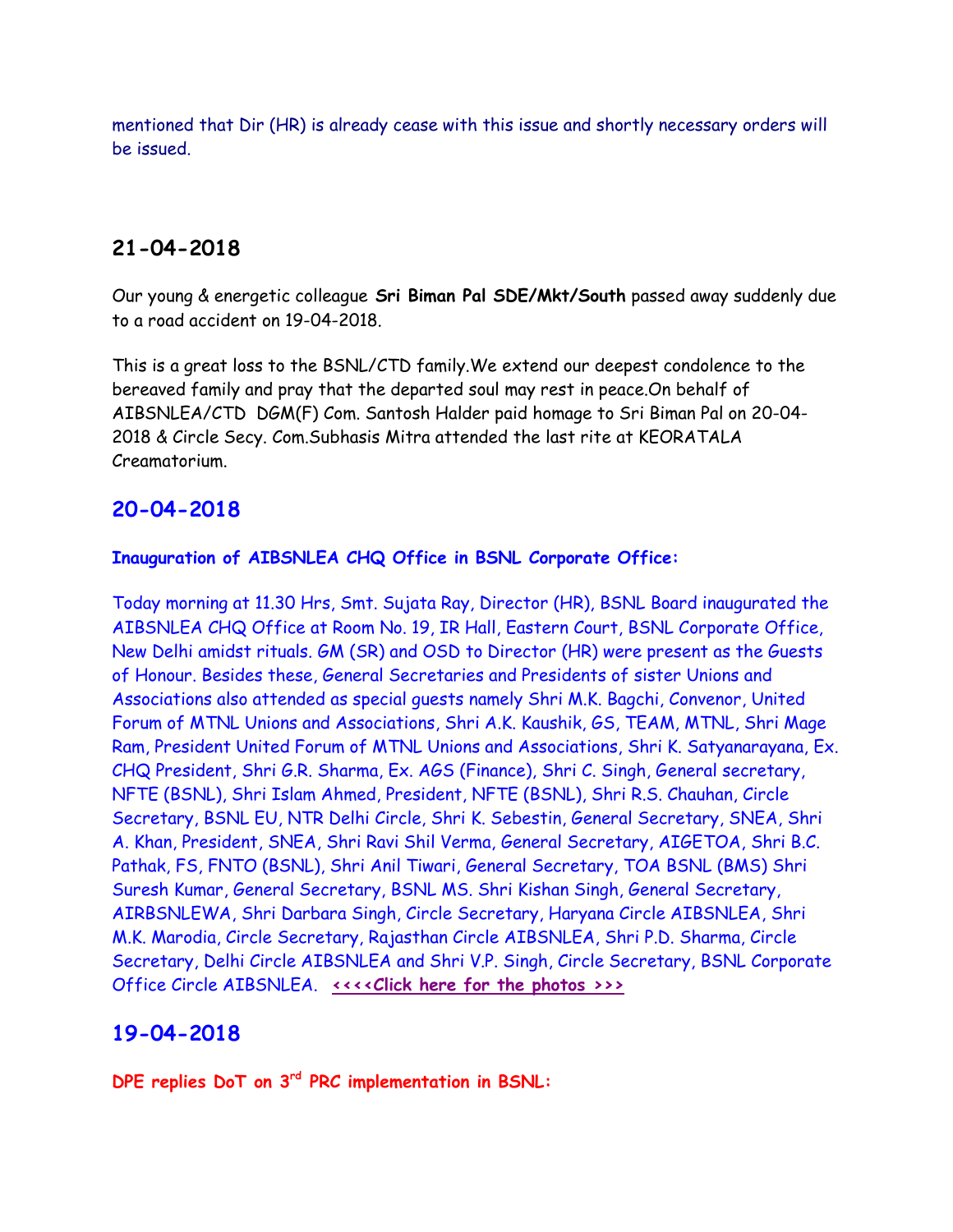**GS and President met DPE officers and extended thanks for replying DoT with respect to the proposal of BSNL for implementation of 3rd PRC by relaxing affordability criteria. DPE in their letter has replied that "BSNL does not fall under the category mentioned in para 5 of DPE's OM dated 03.08.2017 on 2017 pay revision. Further, it is mentioned that DPE has issued guidelines for 2017 pay revision which, inter-alia, includes an affordability clause, based on the recommendations of**  Committee of Secretaries (CoS) on the report of 3<sup>rd</sup> PRC. Any relaxation in the **extant guidelines would require the approval of the Cabinet for which DoT may examine the issue at its end for necessary action." [<<<<Click here for letter>>>>](http://www.aibsnleachq.in/DPE_180419.jpg)**

**Now, we have to pursue the matter in DoT for the preparation of the Cabinet Note.**

### **19-04-2018**

**All Unions and Associations** of Calcutta Telephones assembled at Telephone Bhavan to submit memorandum to Governor, West Bengal protesting against formation of Tower Subsidiary Company and demanding for its roll back. The Circle Secretaries of AUAB marched to Governor's House and submitted the said memorandum.

The office bearers and members of AUAB once again gathered at Telephone Bhavan and addressed on the developments that occurred and urged upon all to stay prepared for further battles. Com Subhasis Mitra CS/AIBSNLEA/CTD addressed the gathering

The members from all branches of AIBSNLEA/CTD attended the meeting.

### **18-04-2018**

On 18-04-2018 CS & OS(E) met CGM/ETR and discussed about the transfer problem of Com. Narayana AO of Odisha. We also discussed about the transfer of Com. Sukhen Das of ITPC/Kol. CGM assured to look into.

Then both met GM(Vig.)/CTD and discussed about few problems of CTD.

### **17-04-2018**

GS writes to:The Director (HR), BSNL Board Regarding:

**Settlement of pay fixation as well as payment of arrears in respect of JAO 2010 batch.As per issue raised by CTD.**

#### [<<<<Click here for letter>>>>](http://www.aibsnleachq.in/DIRHR_Settlement_180417.pdf)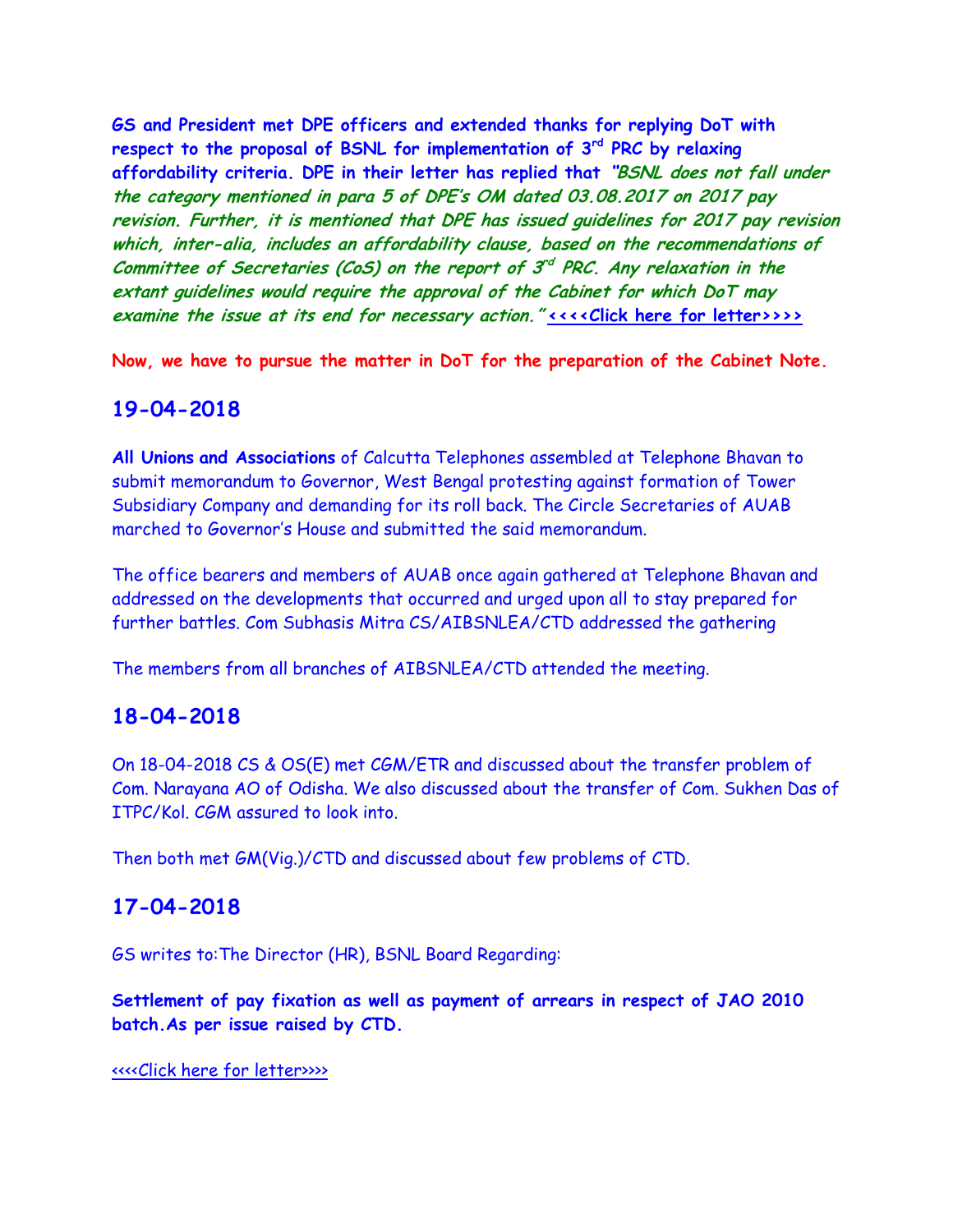Com.Srigidi Koteswari JAO/(W & B)/CMTS/CTD admitted in Amrita Hospital,Kochi in the Department of Oncology.Her condition is very critical. We pray for her speedy recovery.

### **14-04-2018**

Email with documents sent to OS(E) & GS today for persuasion of the request.(D Sardar AO, KD Bhagat PS & B Banerjee AO).GS has already communicated in this regard.We hope for early solution.

1.Representation from Shri Kandrudas Bhagat, PS to GM (NWO-II)/CFA, Calcutta Telephones appealing for additional attempt for appearing in the online examination for E-2 to E-3 (CSSS PA/PS).

2. Requests for transfer / posting / cancellation / retention in the Cadre of Account officers. [<<<<Click here for letter>>>>](http://www.aibsnleachq.in/GMFP_180412.pdf) 

## **14-04-2018**

### **Status of DPE reply on the proposal of DoT for implementation of 3rd PRC report in BSNL:**

GS contacted senior officers in DPE to know the status of reply on the proposal of DoT for implementation of 3<sup>rd</sup> PRC report in BSNL. It was informed that the draft reply to DoT is in process for approval of competent authority. On return of the Director (DPE) from tour, the reply will be send to DoT in the next week.

It is also clarified that since the  $3<sup>rd</sup> PRC$  report was approved by the Union Cabinet, the relaxation in the affordability clause of 3rd PRC report can be considered by the Union Cabinet only. The DPE is going to give reply to DoT on these lines only and DoT with full justification should send the Cabinet Note for inter-ministerial circulation for their comments and thereafter Hon'ble MOSC (I/C) will take-up the matter in the Union Cabinet for consideration as assured by him in the meeting held on 24.02.2018 with all Unions and Associations of BSNL

## **13-04-2018**

#### Status of JTO to SDE Promotion Case in Kerala:

As reported by our advocate Benny M John through our CHQ Vice President Smt. Baby Rani the JTO to SDE promotion case was posted in Chamber and was heard and posted for hearing today at 1.15 PM. Yesterday, Hon'ble Court commended that now only we understood the matter (That means Advocate Agarwala's exercise was of no use at all) However, matter was heard in detail today and AIBSNLEA's advocate argued for vacating the stay order. The Hon'ble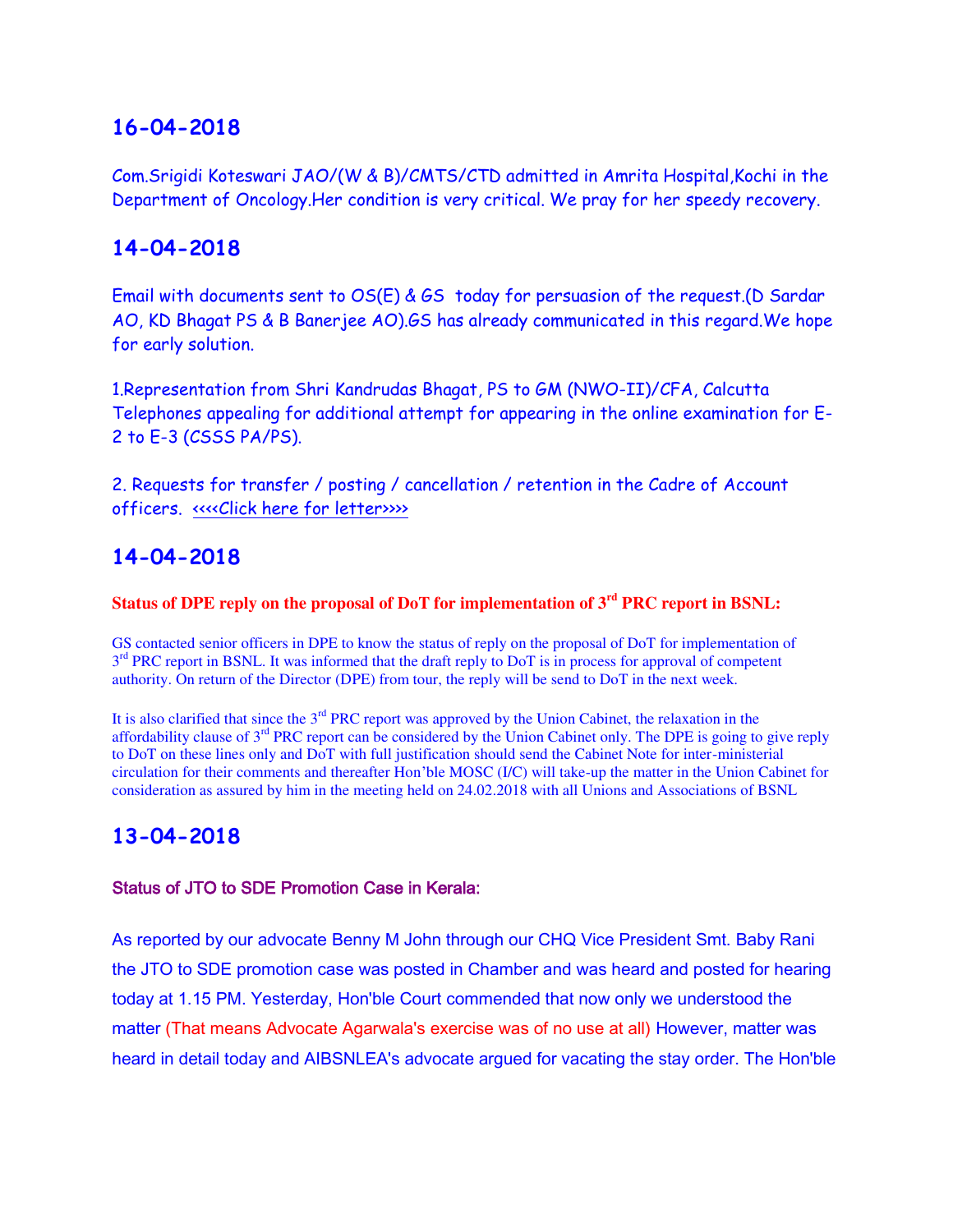Court, however, informed that the judgment the the judgment will be pronounced on 23rd of this month.

AIBSNLEA is continuously following the case.

### **12-04-2018**

Dharna programme in the call ofAUAB/CTD was observed in TB & other Area offices opposing DoT's move to operationalise Subsidiary Tower Company & demanding role back of STC.

CS & CP alongwith ACS,OS,BS & BP of Telephone Bhavan Branch and members took part in the Dharna in TB.

VP took part with members of north branch at Salt Lake.

OS(E) took part at DGM/Central Office.

CWC member & FS took part at AM/South Office.

### **09-04-2018**

### **REPORT OF SPECIAL GENERAL BODY MEETING AT KOLKATA TD on 9th April 2018:**

On 9<sup>th</sup> April 2018 a special GB meeting was arranged in a befitting manner in CTO Hall, Kolkata by AIBSNLEA/CTD where Com.Prahlad Rai GS/AIBSNLEA/CHQ, Com. Prasun Muhkopadhyay OS(E)/CHQ, Com. Amit Gupta Consultant/CHQ attended. Com. Kalyan Halder CP AIBSNLEA/WB, Com.K C Samaddar ACS AIRBSNLEWA/WB and Com. Basudeb Chakraborty ADV/CHQ graced the occasion.

At the outset all the dignitaries on dais were felicitated by flower bouquet by the lady members of AIBSNLEA/CTD. The meeting was presided over by Com. Tridip Chakraborty CP/CTD. He also welcomed all the members & leaders of CTD,WB & AIRBSNLEWA for being present in the GB.

Com. Subhasis Mitra CS/CTD in his opening speech congratulated GS for extending help & cooperation for all the cases forwarded by CTD. He also expressed his gratitude to GS for attending this GB despite of his busy schedule.

Com.Amit Gupta Consultant/CHQ & AGS/AIRBSNLEWA in his address explained different problems of the pensioners and requested GS to look into. He stated that the Court case for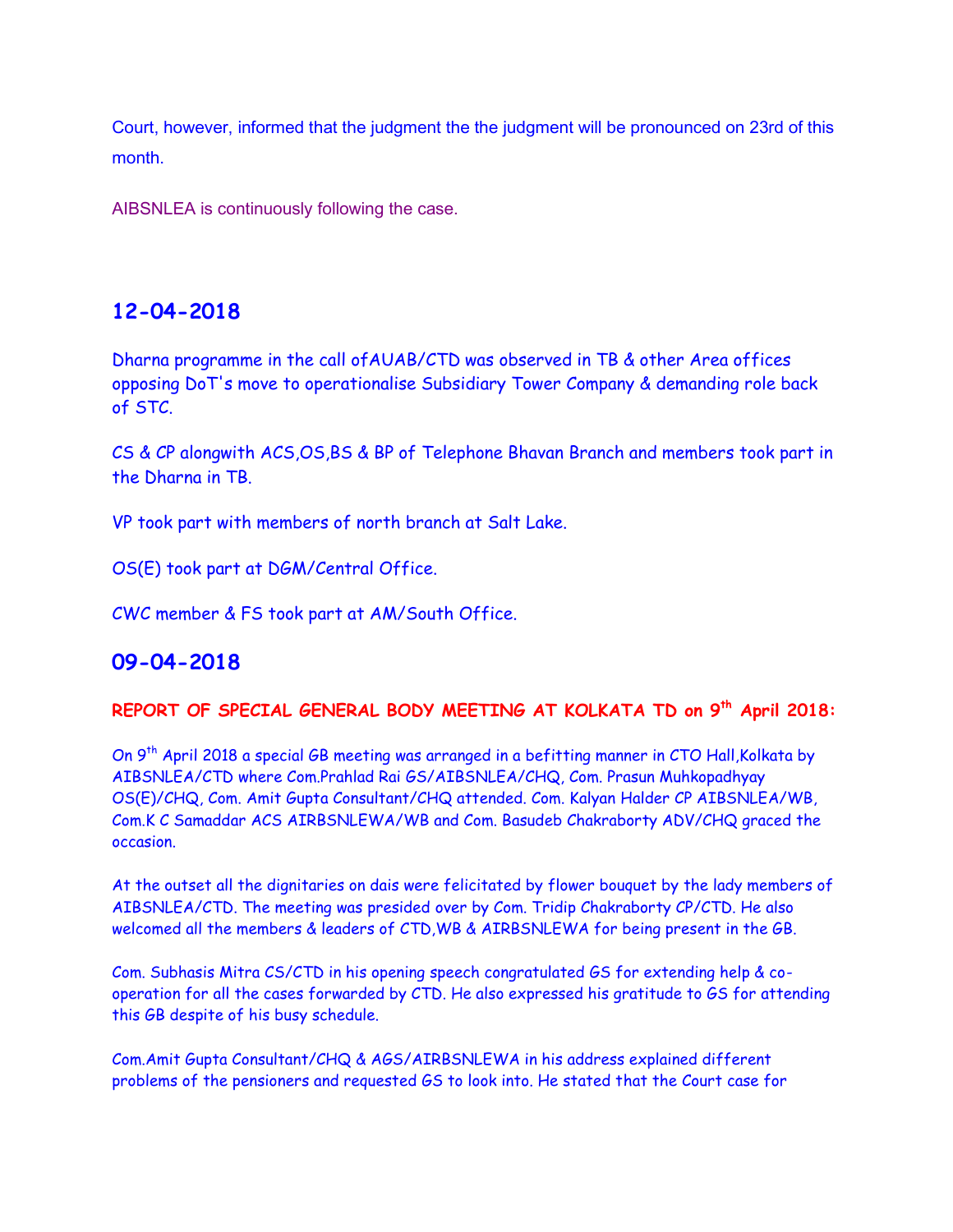pension arrear is at a very good stage and congratulated Com.Prahlad Rai who is also Chief Mentor of AIRBSNLEWA for his help in obtaining all the achievements.

Com. Prasun Kumar Mukhopadhyay, OS(E)/CHQ elaborated the positive role of Com. Prahlad Rai in the last Delhi Sanchar Bhavan March against formation of Subsidiary Tower Company and the meeting with Honorable MOS(I/C).OS analysed our role for different demands and the difference of AIBSNLEA wih the other executives' association and requested GS early settlement of few long pending internal cases like E1 + 5 increment cases of JAO 2013 batch, CAO post conversion, DGM(F) post creation of CTD,etc.

Our beloved GS Com. Prahlad Rai in his valuable address elaborated all the issues like 3rd PRC benefits & pension revision status. DPE is yet to send its advice to DoT. It is expected to send after 9<sup>th</sup> April 2018.GS explained our role in settling E2-E3 and subsequent pay scale upto E7.

Regarding Cadre Hierarchy GS informed that due to our active intervention BSNL Management considered time-bound promotion on functional basis upto AGM level and Joint-DGM designation is accepted. Other few amendments proposed by us are also accepted including grading system. Due to our active persuasion 5% Superannuation benefit for DR employees is ordered.

He stated that we are going to file contempt of Court petition for non-implementation of 147 & 206 verdict. He explained all the points like AD(OL) restructuring, E1+5 increment, 25% of MTs post diversion of CAOs like done in the case of DEs. GS apprised that AIBSNLEA is trying heart & soul for all DPCs of Engg.& Accts. ,Civil/electrical and TF engineering wings may be held and promotion may be given subject to outcome of the Court verdict. It may be placed in the next Board Meeting. The conference hall was jam packed. AIRBSNLEWA members also participated in the meeting.

Com. Ajoy Kundu ACS gave the vote of thanks and the meeting ended with the slogan-**'AIBSNLEA Zindabad!' .**

**[<<<<<Click here for glimpses>>>>>>](https://plus.google.com/u/1/photos/116491319484823879017/album/6543619192985245937/6543619196166876418?authkey=CI3rmqGygbzajgE)**

### **08-04-2018**

On 08-04-2018, CS/AIBSNLEA CTD Com. Subhasis Mitra attended the short Open Session of AIBSNLEA/WB started at 12:00 Hrs. on the second day of their CEC .**Gracious presence of the GS Com. Prahlad Rai**, OS CHQ Com Prasun Mukhopadhyay , The Chief Advisor WBTC Branch Com. Bijoy Krishna Bhattacharjee & SSA Head Raiganj Com Abid Ali.marked the occasion.

### **07-04-2018**

#### **CS writes to:**

1.CGM/CTD with copy to GM(Fin) And GS/AIBSNLEA/CHQ: Regarding Grant of Arrear to JAO 2010 Batch optee. (see letter)